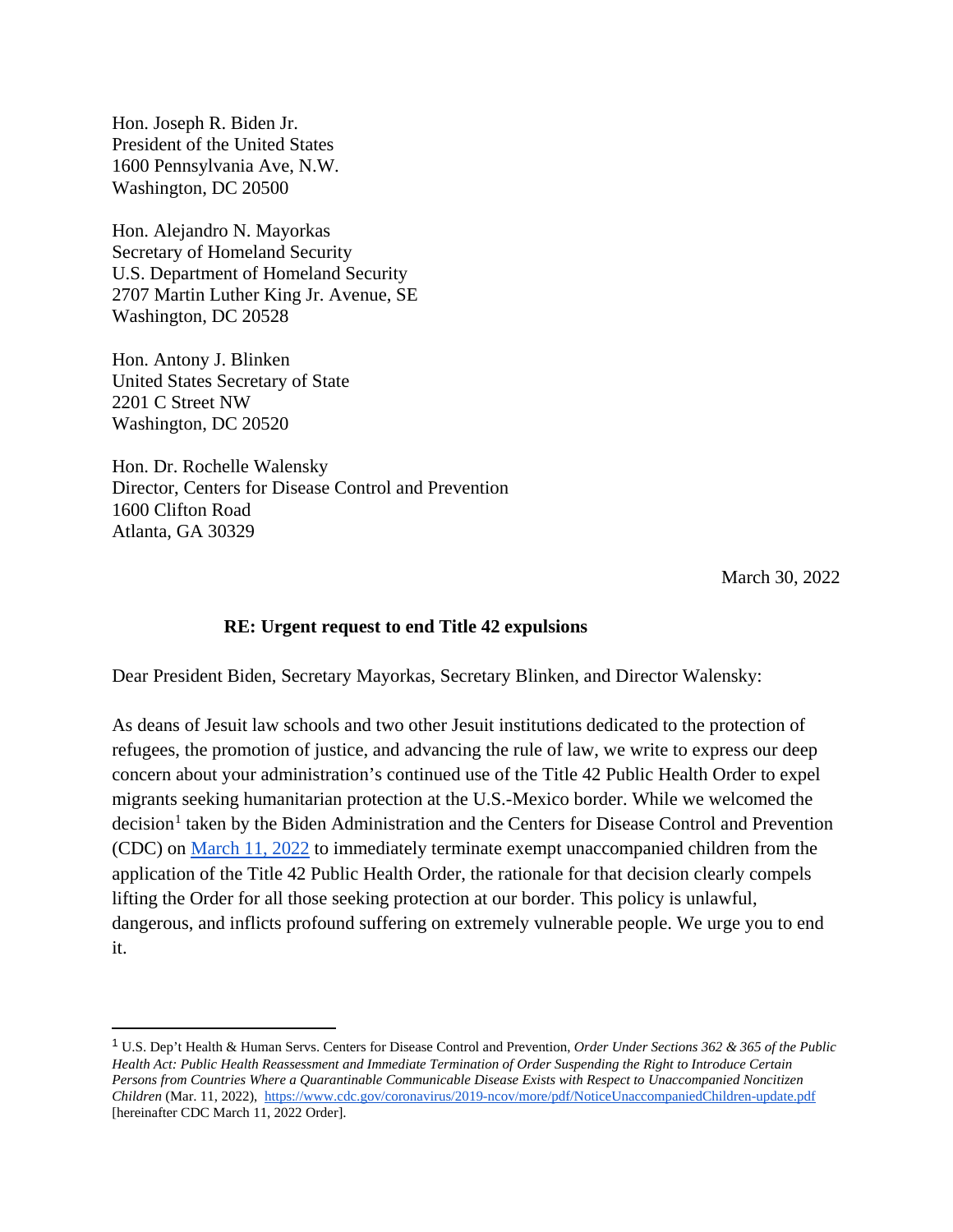The harms visited on vulnerable migrants by the Title 42 Order are extensive and welldocumented. From March 2020 to February 2022, U.S. Customs and Border Protection (CBP) reported more than [1 million expulsions](https://www.cbp.gov/newsroom/stats/nationwide-encounters) at the U.S. Southwest land border under Title 4[2](#page-1-0).<sup>2</sup> Migrants and asylum seekers are now being expelled to Haiti, Honduras, Guatemala, El Salvador, Brazil, and Colombia through direct Title 42 [expulsion flights.](https://static1.squarespace.com/static/5e221cacff87ba2d2833cf54/t/620bca5024c170434085cfb6/1644939857305/ICE+Air+Jan+2022Fv2THCPDF.pdf) There is simply no question that this policy is sending people back to extreme danger. For example, the U.S. Department of State has concluded that the situation in Haiti is so dangerous that it is classified at a threat level akin to war zones like Afghanistan, Iraq, and Syria. Yet since September 2021 the Department of Homeland Security (DHS) has forced [14,000 Haitians, including at least 2,200](https://www.humanrightsfirst.org/sites/default/files/ShamefulRecord.pdf)  [children,](https://www.humanrightsfirst.org/sites/default/files/ShamefulRecord.pdf) back to Haiti.

Migrants who are expelled under Title 42 are either sent back to the very countries they fled or to Mexican border towns where they are easy prey for organized criminals. Human rights organizations have documented horrendous violence against these migrants including kidnappings, [rape,](https://myrgv.com/featured/2021/10/01/lights-out-electricity-shut-down-at-reynosa-migrant-encampment/) torture, extortion, and human trafficking. From February 2021 to January 2022 Human Rights First documented [at least 8,705](https://www.humanrightsfirst.org/resource/shameful-record-biden-administration-s-use-trump-policies-endangers-people-seeking-asylum) such attacks. These violent acts are committed not only by organized crime groups on the Mexican side of the border but also by [Mexican government officials,](https://www.humanrightsfirst.org/sites/default/files/IllegalandInhumane.pdf) [including](https://www.humanrightsfirst.org/sites/default/files/IllegalandInhumane.pdf) immigration officers. In the face of this violence, [hundreds of parents](https://www.americanimmigrationcouncil.org/sites/default/files/research/title_42_expulsions_at_the_border.pdf) make the traumatic decision to separate from their children and send them alone across the border, hoping they will find safety in the United States. Additionally, DHS often turns expelled migrants in to Mexican immigration authorities, who then subject them to [chain expulsions](https://www.humanrightsfirst.org/sites/default/files/IllegalandInhumane.pdf) to Guatemala and Honduras.

We are not alone in our concerns about the dangers this policy inflicts on vulnerable people and the conclusion that it violates U.S. and international law. Title 42 has been condemned by [medical and public health experts,](https://www.publichealth.columbia.edu/research/program-forced-migration-and-health/epidemiologists-and-public-health-experts-reiterate-urgent-call-end-title-42) human rights advocates, and numerous members of Congress. Most recently, Senators Menendez, Schumer, Booker, and Padilla [issued a statement](https://twitter.com/camiloreports/status/1500117410497638404?s=11) in response to the March 4, 2022 rulings, urging the Biden Administration "to restore access to asylum and end the usage of Title 42." And on February 14, 2022, [36 members of Congress u](https://pressley.house.gov/sites/pressley.house.gov/files/Letter%20to%20CDC%20re%20Title%2042%20Expulsions.pdf)rged the CDC "to immediately reverse course and discontinue the application of Title 42 expulsions along the US-Mexico border."

The March 11, 2022 Order suspending the expulsion of unaccompanied immigrant children pursuant to Title 42 concluded that "the CDC Director finds that there is no longer a serious danger of the introduction, transmission, and spread of COVID-19 into the United States as a result of entry of [unaccompanied immigrant children] and that a suspension of the introduction

<span id="page-1-0"></span> <sup>2</sup> This estimate takes into account a recidivism rate of 27% of CBP apprehensions and expulsions in Fiscal Year 2022. *See* U.S. Customs & Border Protection, CBP Enforcement Statistics Fiscal Year 2022[, https://www.cbp.gov/newsroom/stats/cbp](https://www.cbp.gov/newsroom/stats/cbp-enforcement-statistics)[enforcement-statistics.](https://www.cbp.gov/newsroom/stats/cbp-enforcement-statistics)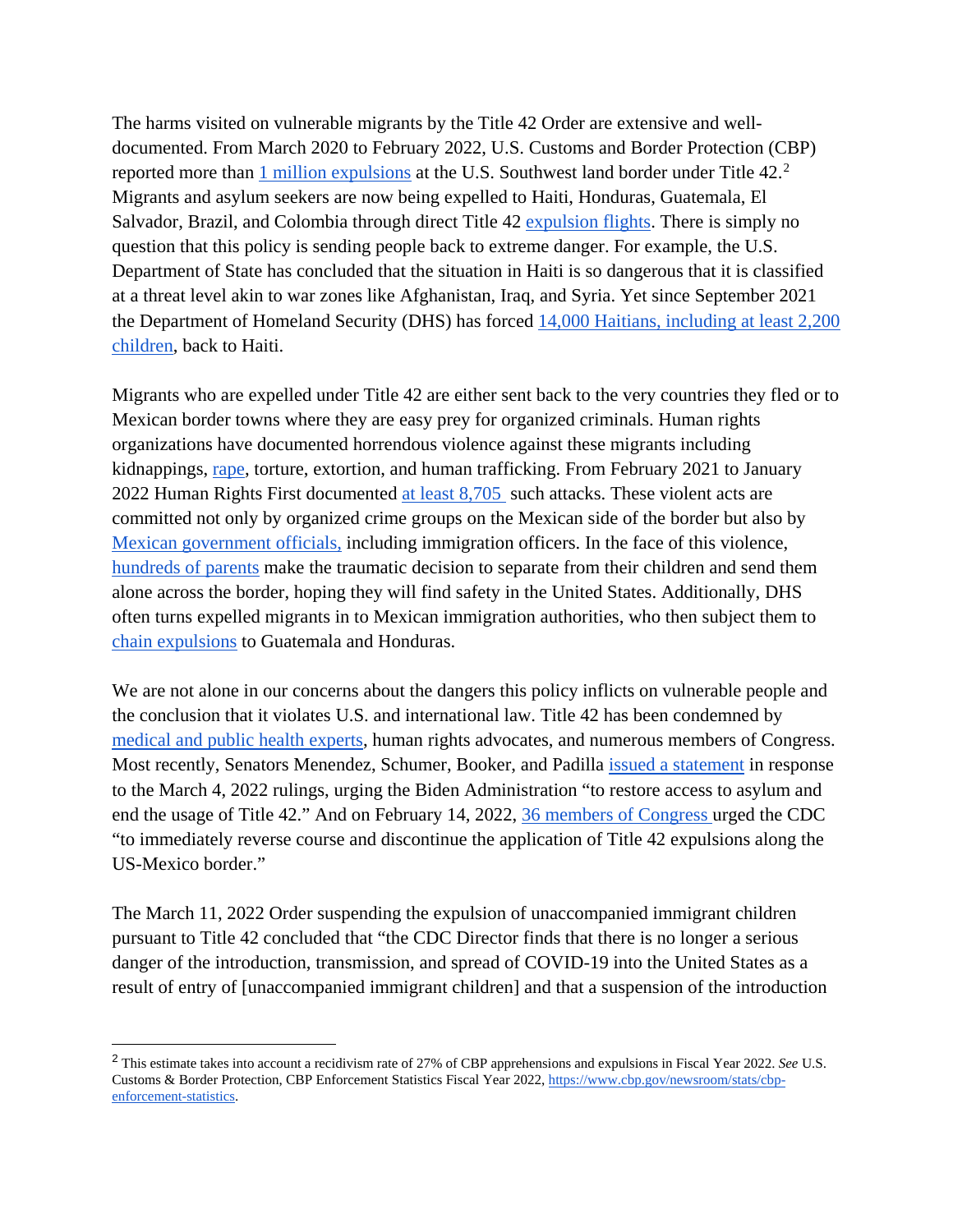of [unaccompanied immigrant children] is not required in the interest of public health."[3](#page-2-0) The Order sets out the agency's justification in a detailed, 21-page explanation, replete with evidence that "less restrictive measures than those outlined in prior CDC Orders are now available with respect to [unaccompanied immigrant children] to mitigate the introduction, transmission, and spread of COVID-19."<sup>[4](#page-2-1)</sup> The rationale underlying the CDC's reassessment of the potential risks posed by the admission of unaccompanied children is exhaustive. This rationale applies as well to all other persons seeking humanitarian protection in the U.S.<sup>[5](#page-2-2)</sup>

As the United States Court of Appeals for the District of Columbia Circuit recently observed in its March 4, 2022 decision in [Huisha-Huisha v. Mayorkas](https://www.cadc.uscourts.gov/internet/opinions.nsf/F6289C9DDB487716852587FB00546E14/$file/21-5200-1937710.pdf) affirming in part a preliminary injunction issued by the district court:

The evidence of the difference between then and now is considerable. We cannot blindly defer to the CDC in these circumstances. . . .

. . . .

We are not cavalier about the risks of COVID-19. And we would be sensitive to declarations in the record by CDC officials testifying to the efficacy of the [Title 42 Public Health order]. But there are none. . . . [F]rom a public-health perspective, based on the limited record before us, it's far from clear that the CDC's order serves any purpose.

Huisha-Huisha v. Mayorkas, No. 21-5200, at 30-32 (D. C. Cir. Mar. 2022) (citations omitted).

From the moment Title 42 was invoked to expel migrants at the U.S.-Mexico border, officials from the CDC, including infectious disease specialist [Dr. Anthony Fauci,](https://www.forbes.com/sites/alisondurkee/2021/10/03/fauci-says-immigrants-are-absolutely-not-driving-covid-19-surge-lets-face-reality-here/?sh=62df7639173d) voiced their disagreement, arguing that the measure was neither required nor supported by public health considerations. Indeed, the restrictions directed towards asylum seekers and migrants at the U.S.- Mexico border [did not help contain](https://thehill.com/opinion/immigration/578777-heres-why-we-should-end-pandemic-migration-restrictions) the spread of COVID-19. Nonetheless, in February 2022 the

<span id="page-2-0"></span> <sup>3</sup> [CDC March 11, 2022 Order,](https://www.cdc.gov/coronavirus/2019-ncov/more/pdf/NoticeUnaccompaniedChildren-update.pdf) at 4; *see also id.* at 13-14 ("CDC's most recent reassessment of the status of the COVID-19 pandemic and associated public health risks makes clear that circumstances have now changed significantly. Case counts and hospitalization rates are decreasing, vaccination rates are increasing, and the availability of testing and treatments are also increasing. These changes and continuing trends in the public health conditions since the conclusion of CDC's previous reassessment support the decision to terminate the Orders as to [unaccompanied immigrant children] immediately.").

<span id="page-2-1"></span><sup>4</sup> *Id.* at 9; *see also id.* at 1-2 ("Based on the public health landscape, the current status of the COVID-19 pandemic, the situation in congregate settings where [unaccompanied immigrant children] seeking to enter the United States are processed and held, and the procedures in place for the processing of [unaccompanied immigrant children] in such congregate settings, CDC has determined that a suspension of the right to introduce [unaccompanied immigrant children] is not necessary to protect U.S. citizens . . . at this time."); *id.* at 5 ("Earlier phases of the pandemic required extraordinary actions by the U.S. Government and society at large. However, epidemiologic data, scientific knowledge, and the availability of public health mitigation measures, vaccines, and therapeutics have permitted many of those early actions to be pulled back in favor of more nuanced, target, and narrowly-tailored guidance that provides a less restrictive means to prevent and control the SARS-CoV-2 virus and COVID-19."); *id.* at 6, 7, 9-10 (same, describing significantly improved U.S. public health conditions); *id.* at 8-9, 12 (detailing extensive comprehensive CBP and other government mitigation protocols).

<span id="page-2-2"></span><sup>5</sup> *See id.* at 9 ("Due to operational and facility constraints, CBP reports that it is not able to replicate this robust COVID-19 testing and isolation programs for [single adults] and [family units] in its custody.").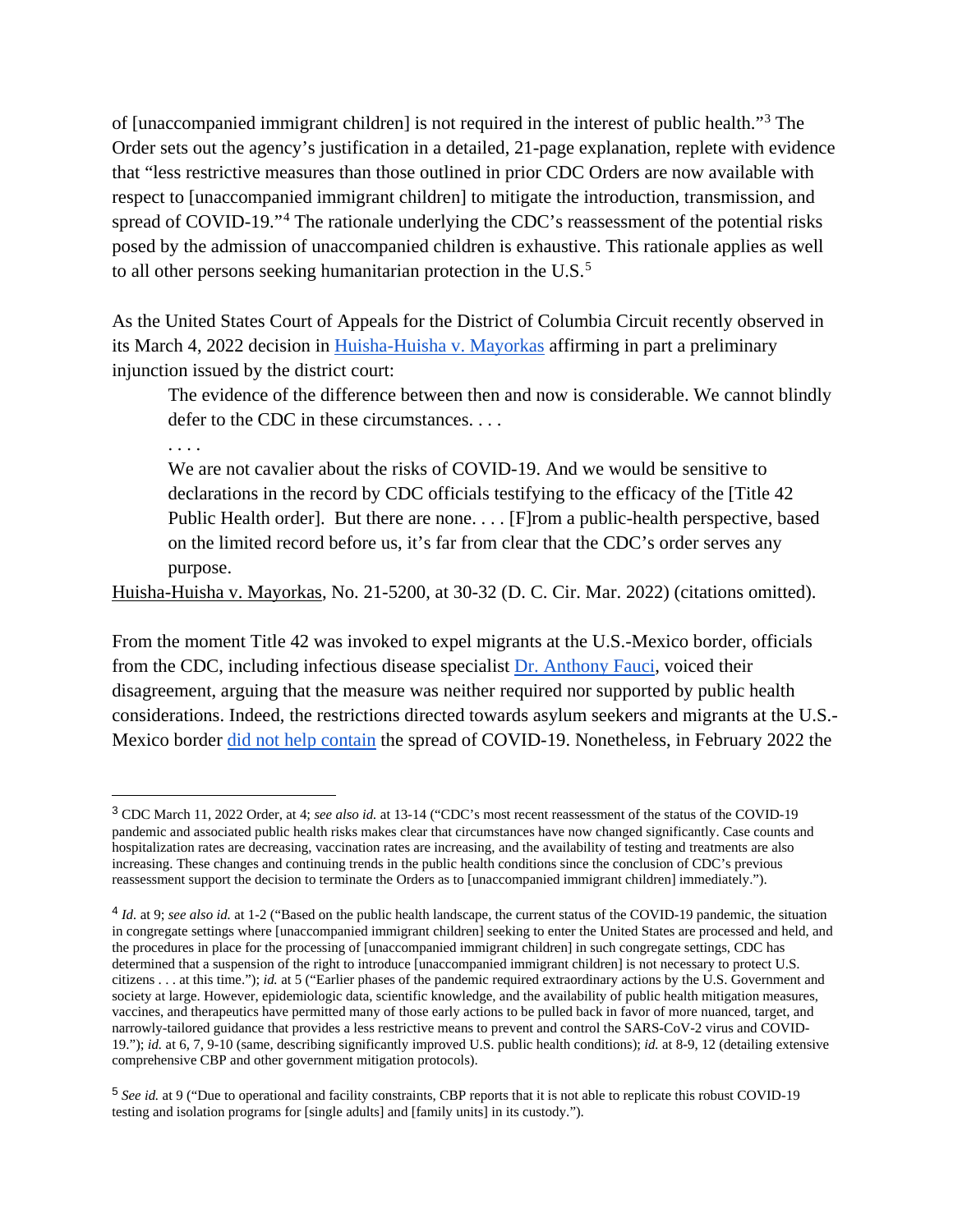CDC renewed the use of Title 42, and next month the agency is set to decide whether to renew it again.

Whatever the initial justifications for its impositions, there is no question that we are better prepared today to contain the COVID-19 pandemic: COVID-19 mandates have ended in most states, and COVID-19 tests, vaccines, and therapeutics are widely available. Meanwhile, Title 42 continues to exact a tragic and preventable human toll. With no present public health justification for its continuation, we urge that the Title 42 Public Health Order be immediately revoked.

Thank you for your consideration.

Respectfully,

Border Justice Initiative at Gonzaga Law School\*

Jesuit Refugee Service/USA\*\*

Dean Annette E. Clark, Seattle University School of Law

Dean Matthew Diller, Fordham University School of Law

Dean Jelani Jefferson Exum, University of Detroit Mercy School of Law

Dean Joshua Fershée, Creighton University School of Law

Dean Susan Freiwald, University of San Francisco School of Law

Dean Zelda B. Harris, Loyola University Chicago School of Law

Dean William P. Johnson, Saint Louis University School of Law

Dean Michael J. Kaufman, Santa Clara University School of Law

Dean Madeleine M. Landrieu, Loyola University New Orleans College of Law

Dean Diane M. Ring, Boston College Law School

Dean William M. Treanor, Georgetown University Law Center

Dean Michael Waterstone, LMU Loyola Law School